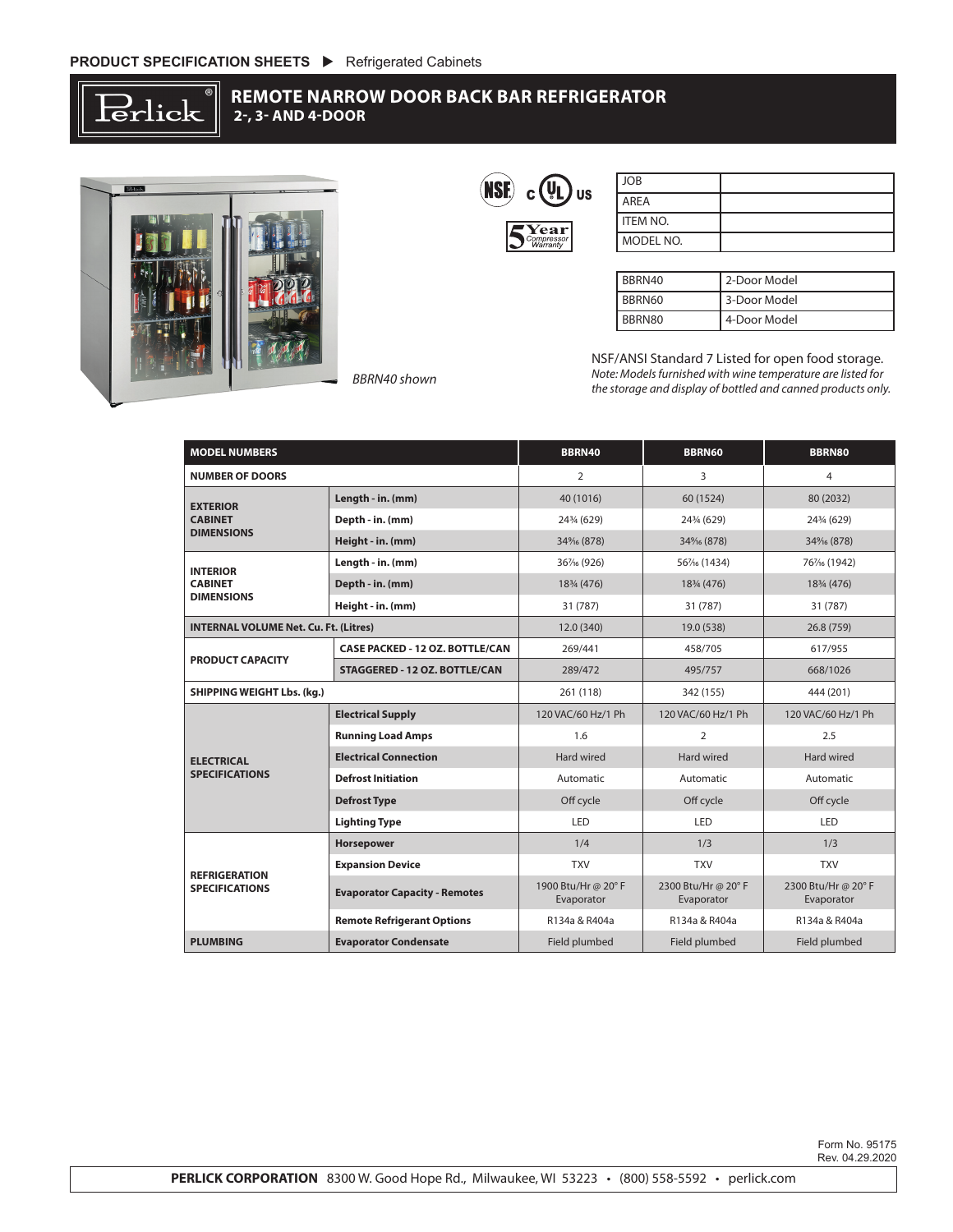

## **REMOTE NARROW DOOR BACK BAR REFRIGERATOR 2-, 3- AND 4-DOOR**

**Note:** Open floor drain not provided on models intended for non-packaged food.